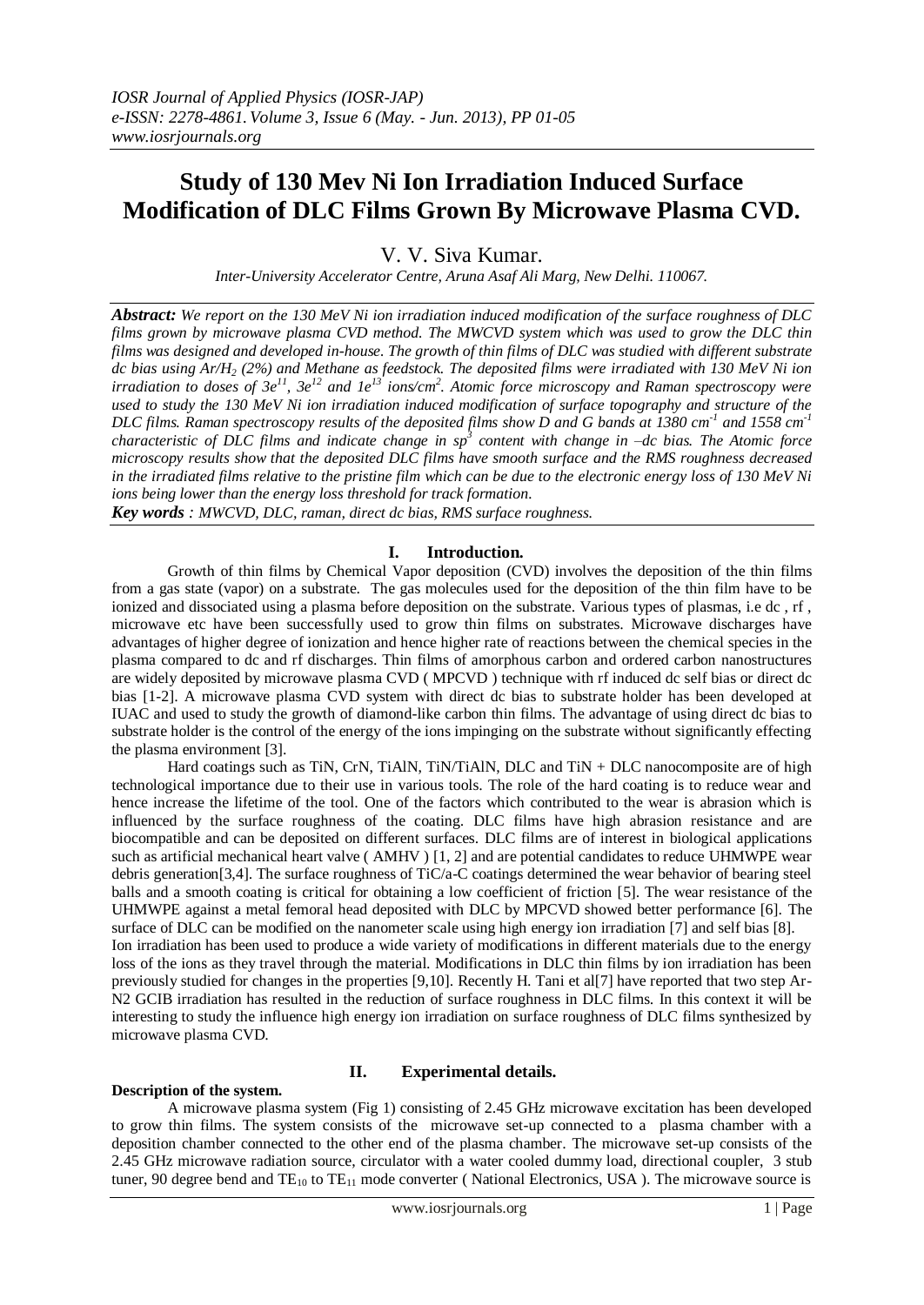powered by a Switching power supply ( Richardson Electronics, USA ) and is water cooled. The forward and reflected microwave power can be measured using a microwave power meter connected to the directional coupler.

The plasma chamber is designed for  $TE_{112}$  excitation. The top flange of the plasma chamber has a quartz window for feeding microwaves into it and also a provision for feeding gases with circular symmetry into the plasma chamber. The gases can be fed at a controlled rate using MKS mass flow controllers ( MKS Inc, USA). The deposition chamber and the plasma chamber can be pumped to high vacuum by using a Turbo pump / Dry pump combination and the vacuum in the chamber can be measured using Penning and Pirani gauges. An MKS throttle valve in connected to the deposition chamber to deposit thin films at constant pressure with the pressure measured using an MKS Baratron gauge. The deposition chamber has a substrate holder which is having provision of – dc bias to grow thin films. The substrate holder( MeiVac, USA) can be heated upto a temperature of  $900^{\circ}$ C using a PID controller.



Fig 1. Schematic of Microwave plasma CVD set-up.

For the thin film deposition, the deposition and plasma chambers are pumped to a base pressure of  $4x10^{-6}$  torr vacuum using combination of Turbo pump / Dry pump. Then the Ar/H<sub>2</sub> (2 %) gas is introduced into the chamber through MKS mass flow controller and the chamber pressure was maintained at 500 m torr. The microwave plasma was formed by feeding the microwaves through the quartz window and using the 3 stub tuner to form the plasma. A dc bias of - 500 V was applied to the substrate holder on which Si substrates were placed and the substrates were heated for 20 minutes by bombarding it with the ions from the plasma. The  $-$  dc bias was then set to the desired voltage and methane gas was introduced into the plasma chamber and the thin films were deposited on the Si substrates for a duration of 30 minutes. The thin films were deposited in different –dc bias to substrate holder without changing the other deposition conditions.

The deposited films were irradiated with 130 MeV Ni ions at  $3e^{11}$ ,  $3e^{12}$  and  $1e^{13}$  ions/cm<sup>2</sup> doses using the Pelletron Accelerator at IUAC. The deposited and irradiated films were characterized by Raman spectroscopy measurements using In Via Raman microscope ( Renishaw ) for DLC structure and by Atomic force microscopy measurements using Nanoscope IIIa (Digital/Veeco Instruments ) for surface structure.

## **III. Results and analysis.**

Thin films of Diamond-like carbon are formed on Si substrates. The formation of Diamond like carbon in the films is confirmed using raman spectroscopy measurements.

Fig 2 shows the raman spectra of the DLC films deposited with 500 mtorr pressure at -350, -400 and - 460 V bias to the substrate holder. The raman spectra of these films ( DLC350, DLC400 and DLC460) deposited with different – dc substrate bias shows changes in the intensity, position and FWHM of the G band ( table I ). The G band position of the DLC350 film has high value of 1582 cm-1 which is usually correlated with films of high content of nanocrystalline graphite [11,12], while the values of the position of the G band peak for the DLC400 and DLC460 films is consistent with highly disordered amorphous DLC [11,12]. The FWHM of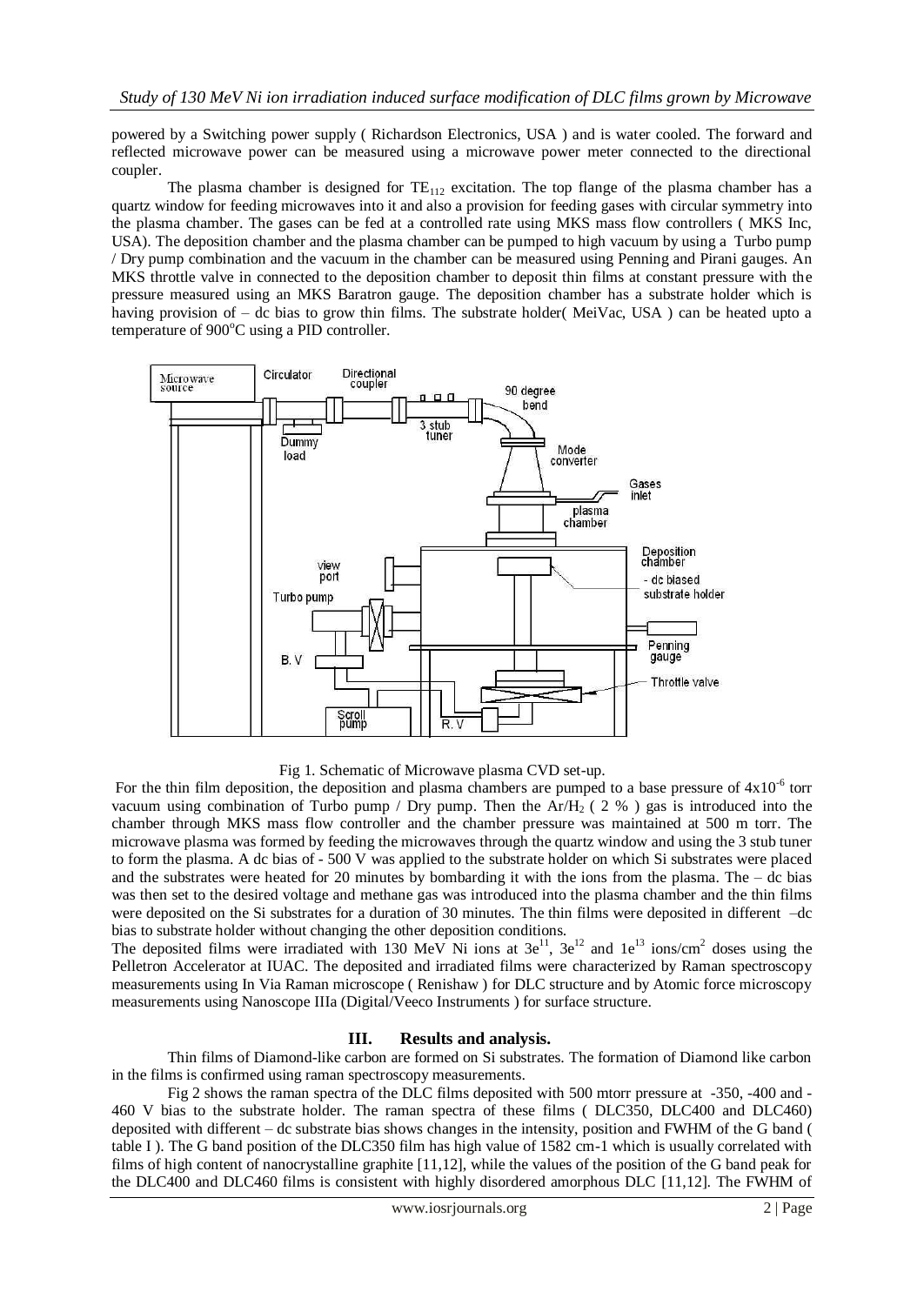the DLC films is mainly sensitive to structural disorder arising from bond angle and bond length distortions. For all the DLC films, the values of FWHM are consistant with the presence of  $sp<sup>2</sup>$  clusters with size smaller than 1 nm [13].

| For or the $\sigma$ vand position ( $\sigma \sigma$ ), intensity ( $\sigma$ ) and f $\sigma$ find ( $\equiv \sigma$ ). |       |               |       |      |     |
|------------------------------------------------------------------------------------------------------------------------|-------|---------------|-------|------|-----|
|                                                                                                                        | S. No | Film          | $W_G$ | IG   |     |
|                                                                                                                        |       | <b>DLC350</b> | 1582  | 5650 | 93  |
|                                                                                                                        |       | <b>DLC400</b> | 1537  | 7728 | 159 |
|                                                                                                                        |       | <b>DLC460</b> | 1530  | 1400 | 150 |

Table 1. Calculation of the G band position ( $wG$ ), intensity (IG) and FWHM ( $\Box$  G).



Fig 2. Raman spectra of the DLC films deposited with different –dc bias.

The surface morphology of the DLC films was studied using atomic force microscopy. Fig 3 shows the typical AFM ( 3 D ) and RMS roughness images of the deposited DLC400 film. It can be seen that the film is composed of small particles which are uniform. The measured result of the surface roughness shows that the DLC films has smooth morphology with the RMS (root mean square ) roughness being 0.436 nm.



Fig 3a,b. AFM ( SD ) and RMS roughness images of the DLC400 film.

Fig 4 shows the Raman spectra of the irradiated films. Due to the ion irradiation the G band peak shifted towards higher wavenumber and the intensity of the G band peak increased first and then decreased with further irradiation especially for the  $1e^{13}$  ions/cm<sup>2</sup> fluence. These results suggest increase of sp<sup>2</sup> bonding in the films [10] which can be due to the local heating caused by the 130 MeV Ni ions as they pass in the film. The 130 MeV Ni ions predominantly lose their energy in the DLC material by electronic excitation where the energy of the ion is transferred to the lattice atoms through electron-phonon interactions [14]. The thermal energy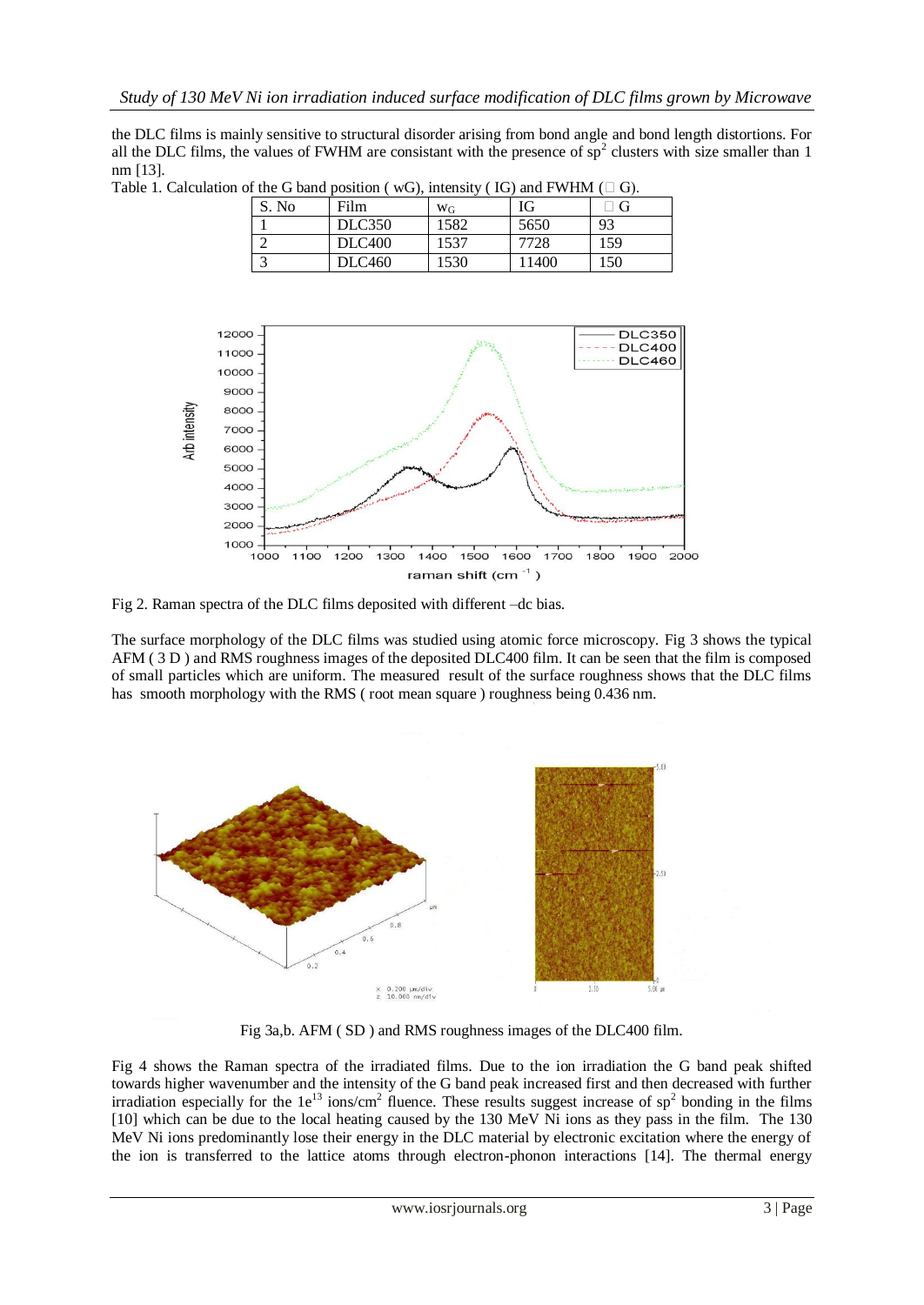developed in the lattice leads to the formation of nanodimensional defects in the lattice [14]. The conversion of DLC material from  $sp^3$  to  $sp^2$  in the track of the ions was also observed previously[15].



Fig 4. Raman spectra of pristine and irradiated DLC films.

The surface roughness was found to decrease in the 130 MeV Ni ion irradiated films relative to the pristine film from 0.436nm to 0.259 nm, 0.298 and 0.397 nm for the  $3e^{11}$ ,  $3e^{12}$  and  $1e^{13}$  ions/cm<sup>2</sup> doses, respectively. Fig 5 a,b shows the typical AFM ( 3 D) and RMS roughness images of DLC film irradiated by 130 MeV Ni ions to a fluence of  $1e^{13}$  ions/cm<sup>2</sup>.



Fig 5 a,b. AFM (3D) and RMS roughness images of irradiated film ( $1e^{13}$  ions/cm<sup>2</sup> dose). Since no hillock formation at the surface is noticed, it is clear that conducting track did not form in the DLC film as the electronic energy loss ( 6.7 keV/ nm ) of 130 MeV Ni ions calculated using SRIM, is less than the energy loss threshold for track formation ( $10 +/-2$  keV / nm )[15].

### **IV. Conclusions.**

We have developed a microwave plasma CVD system and successfully grown DLC films using Ar/H2(2%)/CH<sup>4</sup> plasma using direct dc bias to substrate. The raman spectra of the deposited DLC films show the charecteristic D band and G band of DLC material and indicate the  $sp<sup>3</sup>$  content changed with change in dc bias to substrate holder. Instead of the formation of hillocks on the surface of the film, the RMS roughness was found to decrease in the 130 MeV Ni ion irradiated films relative to the pristine film when the films are irradiated with ions having electronic energy loss below the energy loss threshold for track formation.